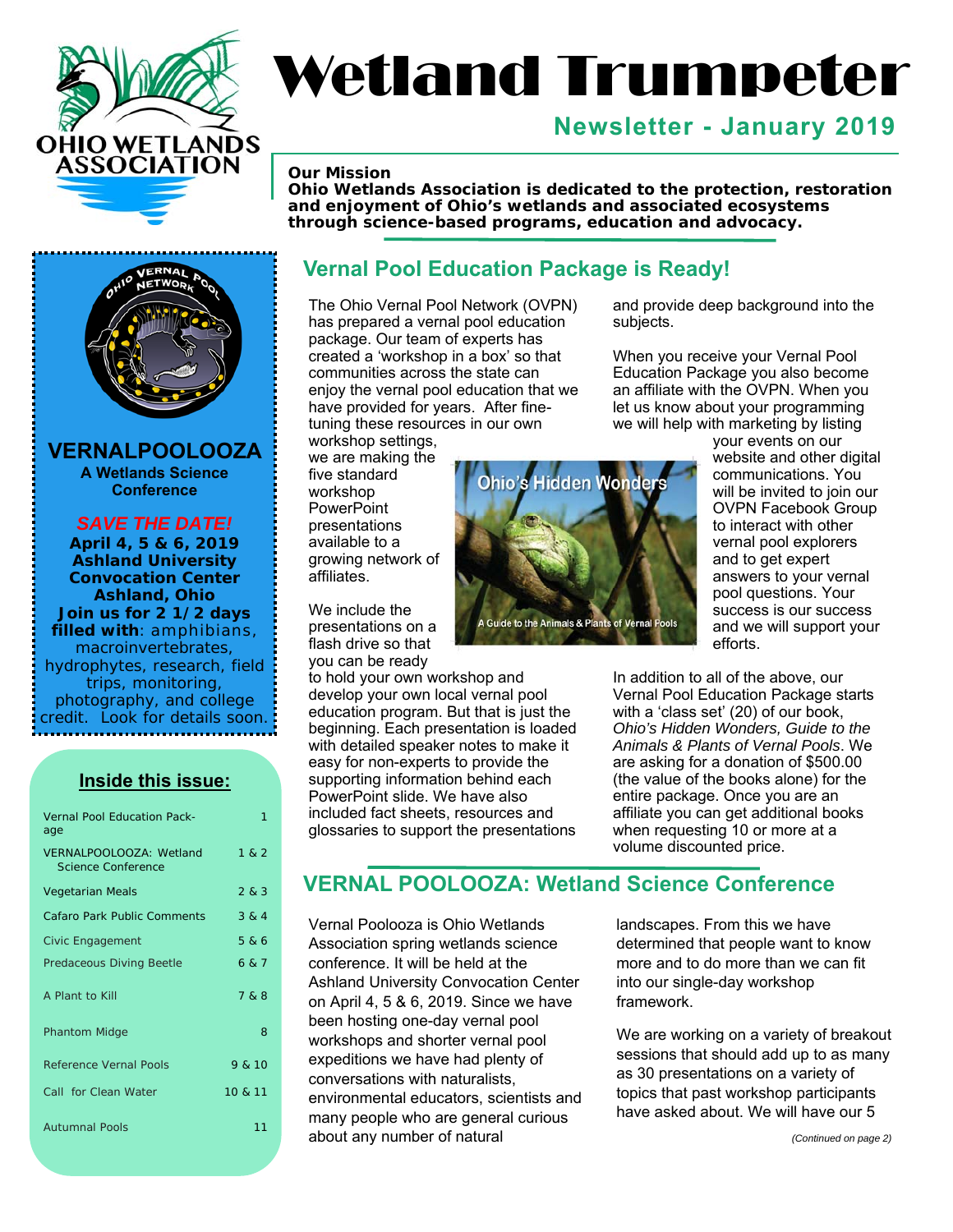#### **VERNAL POOLOOZA: Wetland Science Conference**

basic workshop presentations for those who have not been to one of our workshops lately. These will include vernal pool; overview, plants, amphibians, macroinvertebrates and monitoring using iNaturalist. Some topics of other sessions are; FrogWatch USA Monitoring, Taking Photos with your iPhone, Ohio Environmental Education Fund Small Grants, Learning Techniques in the Sounds of Ohio's Frogs and Toads, Vernal Pools with Odonates in Mind, Local Ordinance Templates for Protecting Wetlands and Streams.

Keynotes have been scheduled that will bring two of our most engaging vernal pool authorities. Elizabeth 'Betsy' Colburn is the author of *Vernal Pools: Natural*  *History and Conservation*. Since 2001, she has been at Harvard Forest, first as a Bullard Fellow and now as aquatic ecologist. She continues her research on the aquatic life of vernal pools, headwater streams, and kettle ponds, and remains committed to public education and outreach directed toward conservation of freshwater life.

David FitzSimmons is a free-lance photographer and writer as well as a Professor of English. David photographs and writes for various magazines, including Ohio Magazine, Popular Photography & Imaging, and Shutterbug, numerous newspapers, and online publications. He has authored the *Curious Critters* series of children's books, the visually astounding book *Animals of Ohio's Ponds and Vernal Pools* and the more recent, *Salamander Dance*.



#### **Vegetarian Meals at Vernal Poolooza**  By: Ray Stewart

The Ohio Wetland Association favors serving vegetarian meals at its functions, including the upcoming Vernal Poolooza. "Why is that, you may ask?" Well, according to Earth Day's Meatless Monday promotion:

"The United Nations' Food and Agriculture Organization estimates that the meat industry generates nearly one-fifth of the man-made greenhouse gas emissions that are accelerating climate change worldwide – more than the entire transportation sector!"

To make matters worse, producing meat also requires a huge amount of water. An

estimated 1,800 to 2,500 gallons of water go into a single pound of beef. By comparison, soy tofu produced in California requires only 220 gallons of water per pound.

Amazingly, the livestock industry also uses almost 50% of the corn produced in the United States as feed for the animals.

Imagine how much less carbon we would produce and how many other resources we could save if we ate less meat. Even just eating meat one less day a year would make a difference.

*(Continued on page 3)* 

#### **Join the Ohio Vernal Pool Network (OVPN) and put on your very own vernal pool workshop next season!**

This fall, the Ohio Vernal Pool Network will be offering an educator's package: With the purchase of a class set of 20 or more *Ohio's Hidden Wonders, A Guide to the Animals and Plants of Vernal Pools* you will get a full set of ancillaries including the 5 PowerPoint presentations we use in our own workshops.

The subjects include: Intro to Vernal Pools, Amphibians, Flora, Macroinvertebrates and Data Collection using iNaturalist. Tips on workshop best practices, conducting field trips and ask-theexpert resources are all provided. Details will be published at www.ohiovernalpoolnetwork.org as they become available.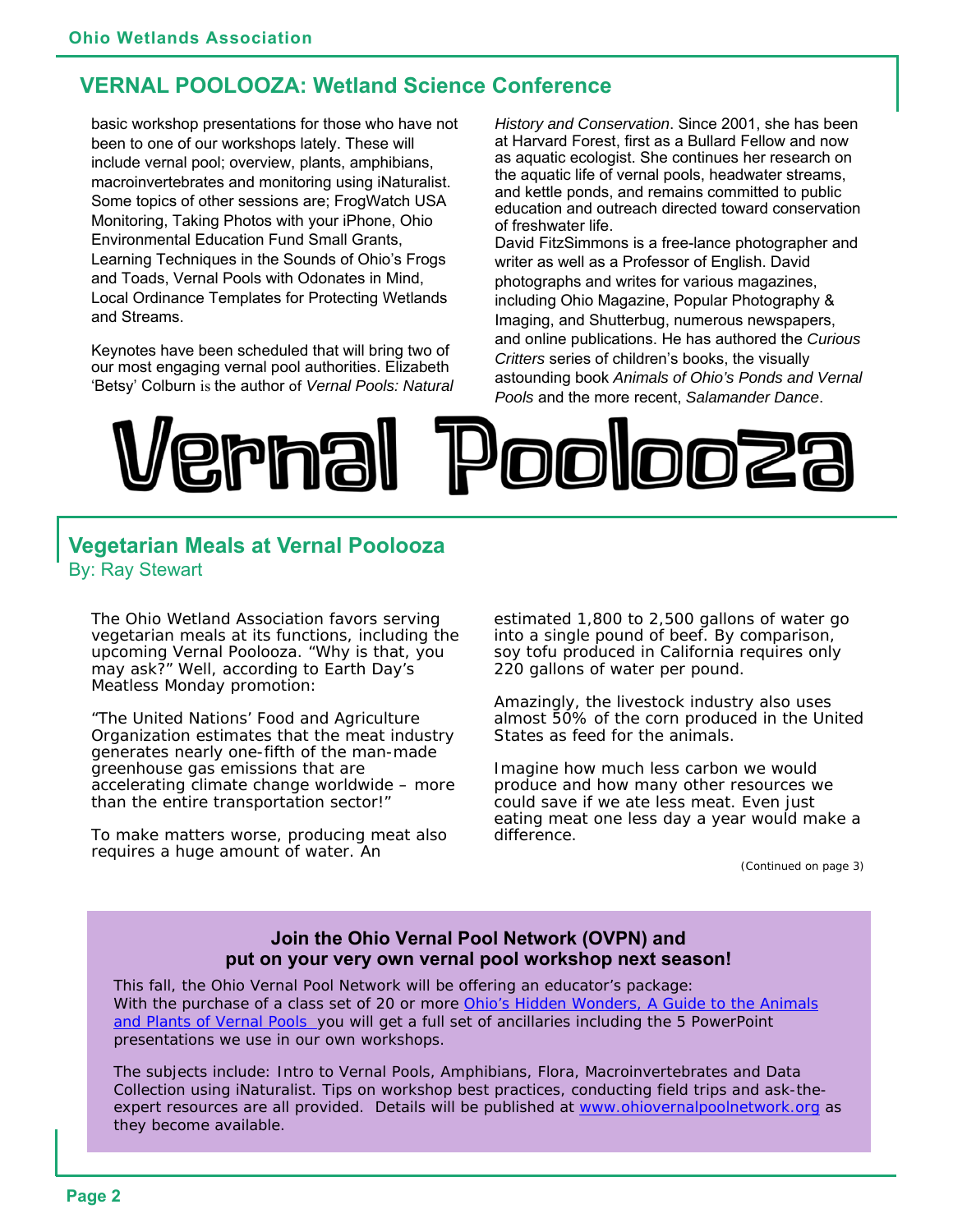#### **Vegetarian Meals at Vernal Poolooza**  By: Ray Stewart

*(Continued from page 2)* 

For instance, if over the course of a year you:

• Ate one less burger a week, it would be the equivalent of taking your car off the road for 320 miles.

• Skip meat and cheese one day a week with your family, it would be the equivalent of taking your car off the road for five weeks – or reducing everyone's daily showers by 3 minutes.

 Skip steak once a week with your family, it would be the equivalent of taking your car off the road for nearly three months. And if the entire U.S. did not eat meat or cheese for just one day a week, it would be the equivalent of not driving 91 billion miles – or taking 7.6 million cars off the road."

Not putting too fine a point on it, this meatless meal policy helps to offset the carbon footprint, energy consumption, and water usage incurred by this conference. We see this as the responsible thing to do, and we hope you will agree!



**Veggie Bowl** 

#### **Cafaro Company's Enterprise Park Public Comments**  by Ray Stewart and Mick Micacchion

Editor's Note: The Enterprise Park project in Warren, Ohio, was recently brought to the attention of the OWA Policy Committee. While the OWA is not antidevelopment, we are compelled to comment on projects that are associated with significant wetland impacts, especially where viable alternatives exist. Due to the quality and quantity of wetlands to be impacted, the committee provided this comment letter to the Ohio EPA.

Ohio Wetlands Association is a statewide non-profit conservation organization that works to achieve the highest level of protection for wetlands. We are opposed to the development of "Enterprise Park" on wetlands or on adjacent property that would degrade wetlands along the lower Mosquito Creek.

The permit application states that approximately 16 acres of Category 2 wetlands will be filled and mitigated. Ohio Administrative Code 3745-1-54 Wetland Antidegradation Paragraph (D) (1) (a) (i) states that for impacts to either a Category 2 or Category 3 wetland, the applicant must demonstrate that avoidance is not practicable. It is not clear how avoidance has been considered. Since this proposal is a mixed use complex, several unrelated or loosely

related projects are proposed. There is no apparent need for all these various facilities to be co-located. If some of these were relocated, a smaller footprint would be needed and fewer wetlands would be filled. Why is avoidance not paramount as stated in Ohio Administrative Code? The Lower Mosquito Creek Watershed Balanced Growth Plan of 2011 clearly shows that other developable properties are preferred and would substitute for the mixed use development in this proposal. We argue that avoidance is, indeed, practicable.

There has been some discussion about the method used to assess the category of wetlands on site. It seems that some of the current Category 2 wetlands were previously scored as Category 3. Where there is a difference in scoring or where the score is close to the break point, another more detailed evaluation should be made. We request a VIBI and an AmphIBI be conducted on all Category 2 wetlands to arrive at a more precise categorization. If a Director's Authorization is allowing development on Category 3 wetlands, we find this an extreme abuse of the provision. Or if it is determined that former Category 3

*(Continued on page 4)*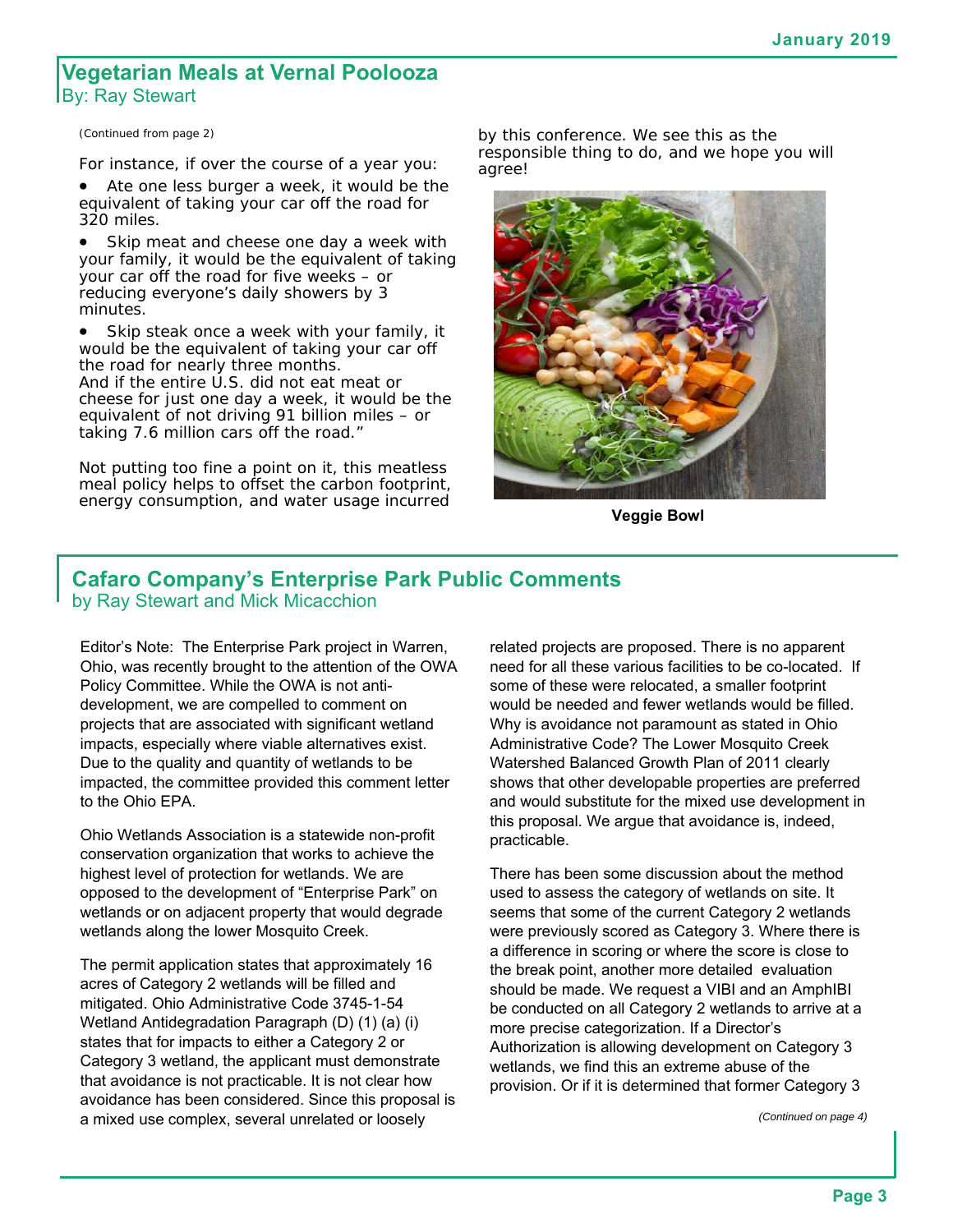#### **Cafaro Company's Enterprise Park Public Comments**  by Ray Stewart and Mick Micacchion

*(Continued from page 3)* 

wetlands have been degraded without authorization, according to OAC 3745-1-54 paragraph (6) (a) they should continue to be treated as Category 3 ("Where a wetland has been degraded or destroyed without prior authorization, the wetland will be considered a Category 3 wetland…")

The lower Mosquito Creek corridor has been the subject of conservation efforts for many years. Clean Ohio Fund money has been applied to properties both upstream and downstream from the proposed Enterprise Park site. OWA believes it is a wrongful use of Ohio taxpayer's money to establish a green corridor plan and provide several Clean Ohio Grants for local acquisition of conservation properties in the Mosquito Creek corridor only to then have the State to approve private development in the corridor. Conservation of this site and maintaining a continuous corridor along Mosquito Creek would be the highest and best use of this property. Fragmentation not only compromises flood control and water quality benefits, but also takes its toll on wildlife. Many species require larger ranges to maintain viable populations. For instance, wood frogs, *Lithobates sylvaticus*, breed in wetlands but need an upland forest of 1000-meter radius adjacent to where eggs are laid. To maintain the current biodiversity in and along lower Mosquito Creek, the full extent of the property should be added to the current conservation corridor and protected in perpetuity.

Beyond the biology, this floodplain property provides many other natural services. Both the Lower Mosquito Creek Watershed Balanced Growth Plan 2011 and the Ohio Administrative Code Wetland Antidegradation section itemize the many and diverse services provided by wetlands and floodplains. The proposed "Enterprise Park" location would diminish those services. While proponents of the development claim the benefits of economic expansion, there is an economic downside to the loss of these natural services. While often considered "free," there is a sizable value to those services. While hard to enumerate, has any thought be given to the price of flood prevention, nutrient capture or clear, clean water? If honestly calculated, the balance sheet for the development in this location once the loss of natural services is subtracted would not favor moving forward.

In summary, I would refer to the excellent work of the Watershed Planning Partnership that created the Lower Mosquito Creek Watershed Balanced Growth Plan. The Priority Conservation Areas (PCA) in this plan should weigh heavily in any decision to develop in any ecologically-sensitive and hydrologically challenging Mosquito Creek PCA. Ohio has lost more than 90% of its original wetlands, making the conservation of those that remain even more critical. Vibrant urban wetlands and green corridors are rare assets. Such spaces are jewels of many modern cities. Protecting and preserving this gem will support the quality of life in the city of Warren and surrounding communities. People and businesses will be more likely to stay, and others will be attracted to a community that respects and provides access to these natural amenities.



**Carfaro Company's "Enterprise Park" proposed impacts to Wetlands in the Lower Mosquito Creek Corridor**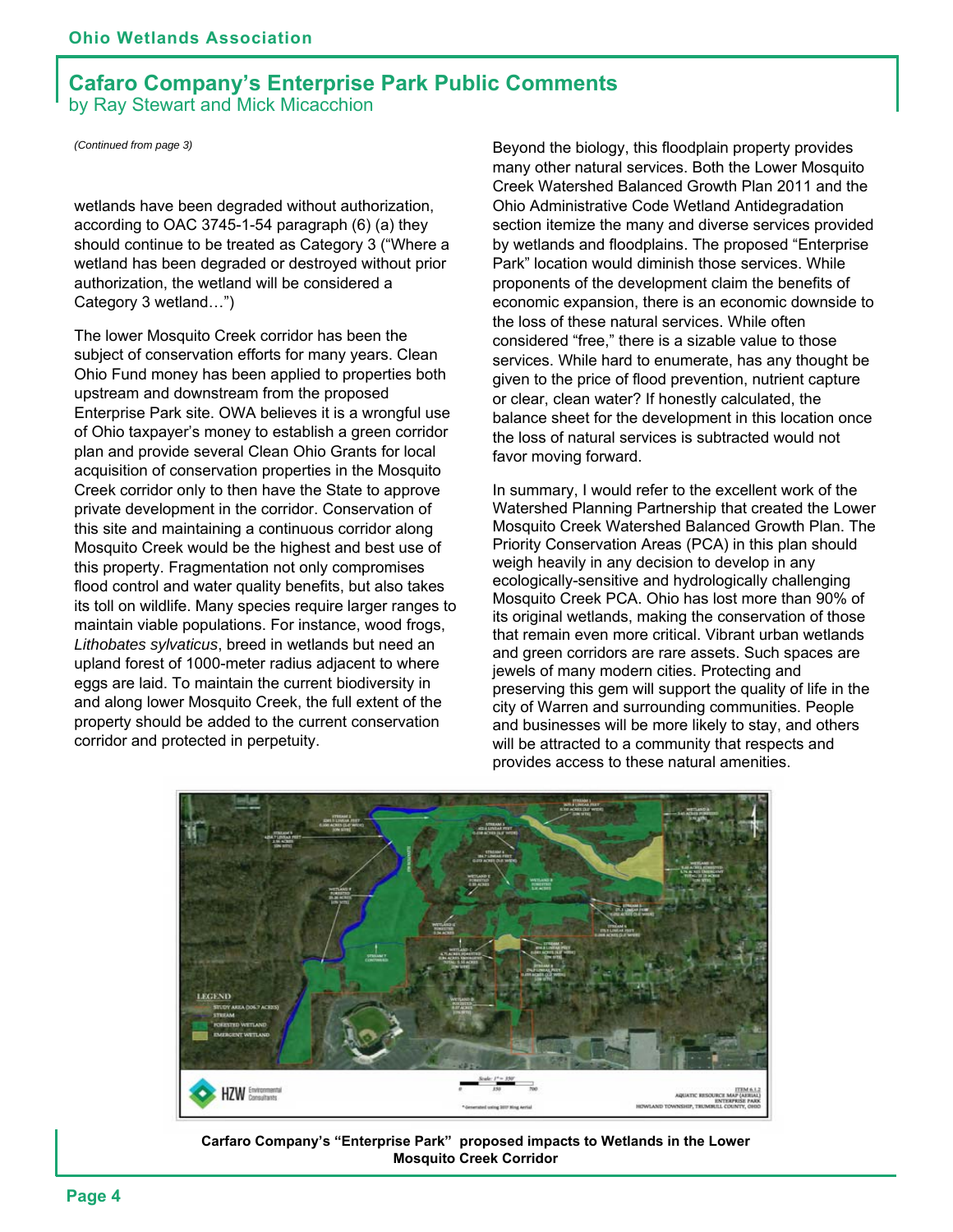#### **Civic Engagement**  By: Ray Stewart

It can be an awe-inspiring engagement to speak directly and frankly with a person in, or a candidate for, public office. Often, they make considerable personal sacrifices and commit to the challenges associated with debate and negotiation. They may also submit to the humbling and hard-fought hat-in-hand necessities of fund-raising. So too are the experiences of the many unpaid and underpaid supporters in a campaign.



**Dr. Brett Joseph** 

One of our board members, Dr. Brett Joseph, ran for Lt. Governor of Ohio as a Green Party candidate. Dr. Joseph (or Brett as he prefers to be called) is an organizational systems design consultant, attorney, community action researcher, and environmental educator. He serves his native northeast Ohio as a sustainable agriculture program coordinator and permaculture instructor at the Lorain County Community College. Brett is an active proponent of economic democracy and progressive social change. He is committed to generating high quality, ecologicallysustainable livelihoods, through policy reforms and administrative restructuring that encourages citizen-led initiatives that value people over profits. His first priority is to foster Earth-friendly, neighborhood-scale development by strategically steering public and private investment towards individuals, families, community groups, and worker-owned businesses.

Recent studies show that nearly half of all adult Americans are involved in some sort of civic engagement. This is good news in many respects, since

this experiment in democracy requires that citizens participate in the duties and responsibilities of governance. No, half of the country is not campaigning for public office. Civic engagement can mean any activity that addresses issues of public concern. Citizens who identify public values and work to support or change the workings of public management would be included. Non-political engagement counts in the broadest meaning of civic engagement with anything to promote the quality of life in a community.

A Tufts University study broke out three main categories of civic engagement as 1) Civic, 2) Electoral, and 3) Political Voice. The following table lists a variety of activities for each of these.

#### **Measures of Civic Engagement**<sup>[4]</sup>

| Civic                                                    | <b>Electoral</b>                                         | <b>Political Voice</b>              |
|----------------------------------------------------------|----------------------------------------------------------|-------------------------------------|
| Community problem solving Regular voting                 |                                                          | Contacting officials                |
| Regular volunteering for a<br>non-electoral organization | Persuading others to vote                                | Contacting the print<br>media       |
| Active membership in a<br>group or association           | Displaying buttons, signs,<br>stickers                   | Contacting the broad-<br>cast media |
| Participation in fund-raising<br>run/walk/ride           | Campaign contributions                                   | Protesting                          |
| Other fund-raising for charity                           | Volunteering for candidate<br>or political organizations | <b>Email petitions</b>              |
| Run for Political office                                 | Registering voters                                       | Written petitions and<br>canvassing |
| Symbolic Non-Participation                               |                                                          | <b>Boycotting</b>                   |
|                                                          |                                                          |                                     |

Keeter, Scott; Cliff Zukin; Molly Andolina; Krista Jenkins (2002-09-19). "The civic and political health of a nation: a generational portrait" (PDF). Center for Information & Research on Civic Learning & Engagement.

If you are an engaged citizen, you work to make a difference, large or small, for your community - be that your neighborhood, city, state or country. You employ your skills, based on your values and motivation, to make things better. You recognize that you are part of a larger social fabric and that you have a responsibility to do your part. Where do your activities fall in this engagement hierarchy?:

- Vote
- Sign a petition
- Contact public officials
- Submit a letter to the editor
- Provide financial support to a group that is engaged in civic activities
- Work with others to solve a problem in your community
- Attend a meeting with local decision makers
- Actively participate in an organization that tries to influence the public or government
- Run

*(Continued on page 6)*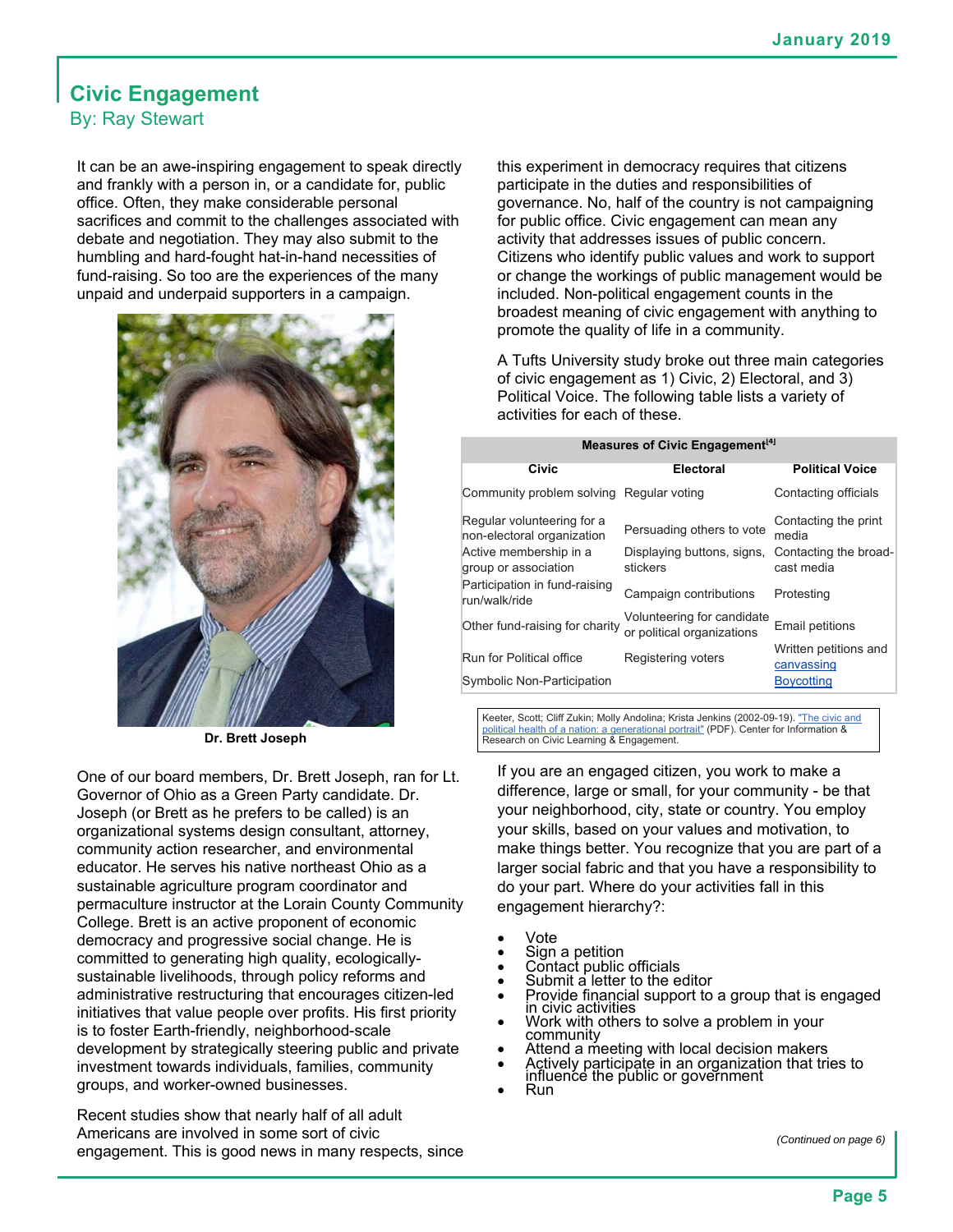#### **Civic Engagement**  By: Ray Stewart

#### *(Continued from page 5)*

A prime example of an engaged citizen is Lucius Quinctius Cincinnatus. He is a figure from the Early Republican period of Rome's history, and was appointed 'Dictator' of Rome on two separate occasions. Due to his conduct while occupying this post, especially his immediate resignation once the crises that elevated him to such a position of power had passed, Cincinnatus is remembered as a model of civic virtue. He attained the top of the hierarchy. Like our board member, Brett, and Cincinnatus, the



**The statue stands in Bicentennial Commons Cincinnati, Ohio.** 



Ohio Wetlands Association is founded upon and driven by civic engagement. We are all volunteer and not for profit. We have focused on Ohio's most threatened, diverse and valuable habitats. Our work provides public education and strives to influence public policy to provide the highest level of protection for Ohio's wetlands. You, too, can participate in public life and do your part to shape our future in any number of ways. You don't have to make a 'round the clock' commitment as some do when running for high office. As an OWA member or a donor, you already participate in this civic duty. Your membership and participation in our events is also a manner of civic engagement. Thank you for caring and for acting - we appreciate what you do!

#### **Predaceous Diving Beetle (***Copelatus glyphicus***)**  By: Ray Stewart

Predaceous Diving Beetles belonging to the family Dytiscidae are many and varied. Different species occupy different habitats, and may be found in vernal pools, wetlands and streams throughout North America and the world. They prefer shallow, weedy areas of still water, exactly what vernal pools and many wetlands have to offer. Larvae commonly climb around on stems and vegetation but can also swim well using full body undulations. Adults are adept swimmers, propelled by their long hind legs working in unison. These swimming legs are made more powerful by



feathery hairs that give them thrust as they function like large paddles.

Adults are air breathers even though they spend most of their time in the water. They can be seen rising frequently to the surface to grab a bubble of air usually carried close to their body underneath the elytra, the hard outer wings common to all beetles.

As the name 'predaceous' specifies, these beetles are active hunters. The larvae have large sharp sickle-shaped jaws that they use to grab and pierce the bodies of their prey. Conduits in these jaws release a fluid that dissolves and digests the body of their victims. This same channel is

*(Continued on page 7)*

**DyƟscidae family**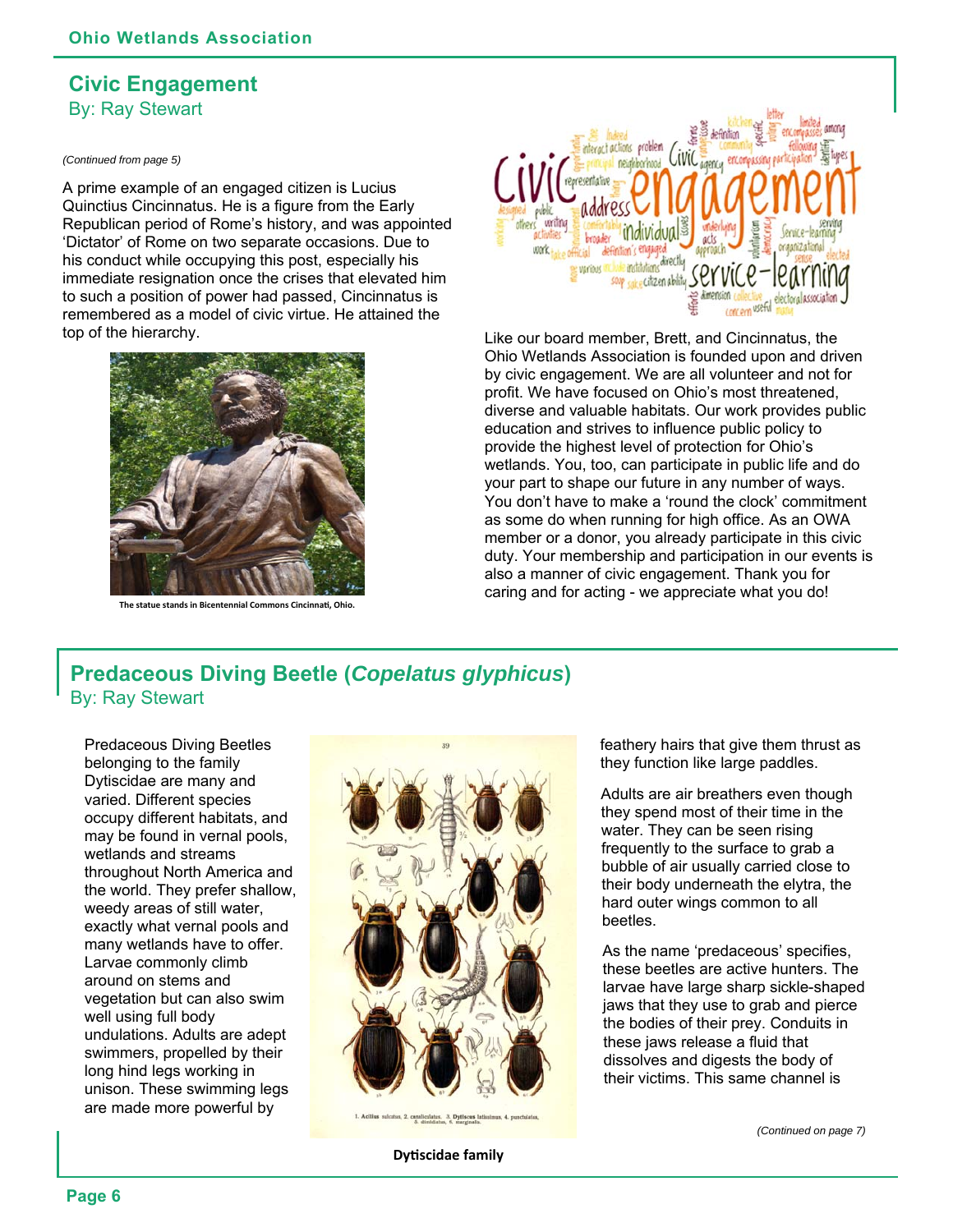#### **Predaceous Diving Beetle (***Copelatus glyphicus***)**  By: Ray Stewart

*(Continued from page 6)*

used to pull those fluids into the mouth of the larva. Adults are more traditional pursuit predators having chewing, clasping mouth parts that rip their quarry into bite-sized bits to swallow. Depending on the size and type of diving beetle, they prey upon almost anything they encounter, even small vertebrates like tadpoles and mud minnows.

Predaceous Diving Beetles are similar to the Water Scavenger Beetle (Hydrophilidae), but can be

distinguished in two ways. First, the scavenger beetle is the one that surfaces for air head first. And second, they swim by moving their hind legs alternatively. Scavenger beetles are much less active and tend to be ambush predators.

When monitoring a vernal pool or marsh at night, watch closely when you shine a light into the water. Predaceous diving beetles can be attracted to light, and with any luck, you may be able to enjoy the underwater antics of these sleek aquatic predators.

# **A Plant to Kill: Purple Loosestrife (***Lythrum salicaria)*

By: Mark Dilley, OWA President

Editor's Note: Board Member Mark Dilley delivered a presentation at the 2016 Flora Quest conference with the title "Wetland Plants: Twenty to thrill, five to kill." He will be sharing details of select plants from this talk in a series of articles for the OWA newsletter.



**Purple loosestrife (***Lythrum salicaria***)** 

Purple Loosestrife is a Eurasian import from the Family Lythraceae (Loosestrife Family). Historically, it was used as a medicinal herb for the treatment of diarrhea, dysentery, bleeding, wounds, ulcers and sores, though it was probably favored primarily for its beauty. Once introduced to North America, this obligate wetland plant quickly invaded our marshes and lake fringes, rapidly

claiming more territory than its native cousin, the Winged Loosestrife (*L. alatum*). With its showy spikes of purple flowers, it is a tall order to convince the general public that this plant is a bad player. In fact, it continues to be sold in the nursery trade in many areas (thankfully, the Ohio Department of Agriculture now recognizes this species as invasive and sale of the plant is no longer to be allowed in our state).



**Purple loosestrife removal** 

As is the case for most plants with showy flowers, bees and other insects are the main pollinators of purple loosestrife. The seeds are spread by water and wildlife, and populations of this plant can grow prolifically, forming dense stands that are to the detriment of native wetland species. Marshes infested with loosestrife no longer provide suitable habitat (cover, food, nesting sites, etc.) for many of our native wetland species, including ducks, geese, rails, bitterns, muskrats, frogs, toads, and turtles. Some declining species directly affected by its invasion are the bog turtle, black tern and canvasback duck.

*(Continued on page 8)*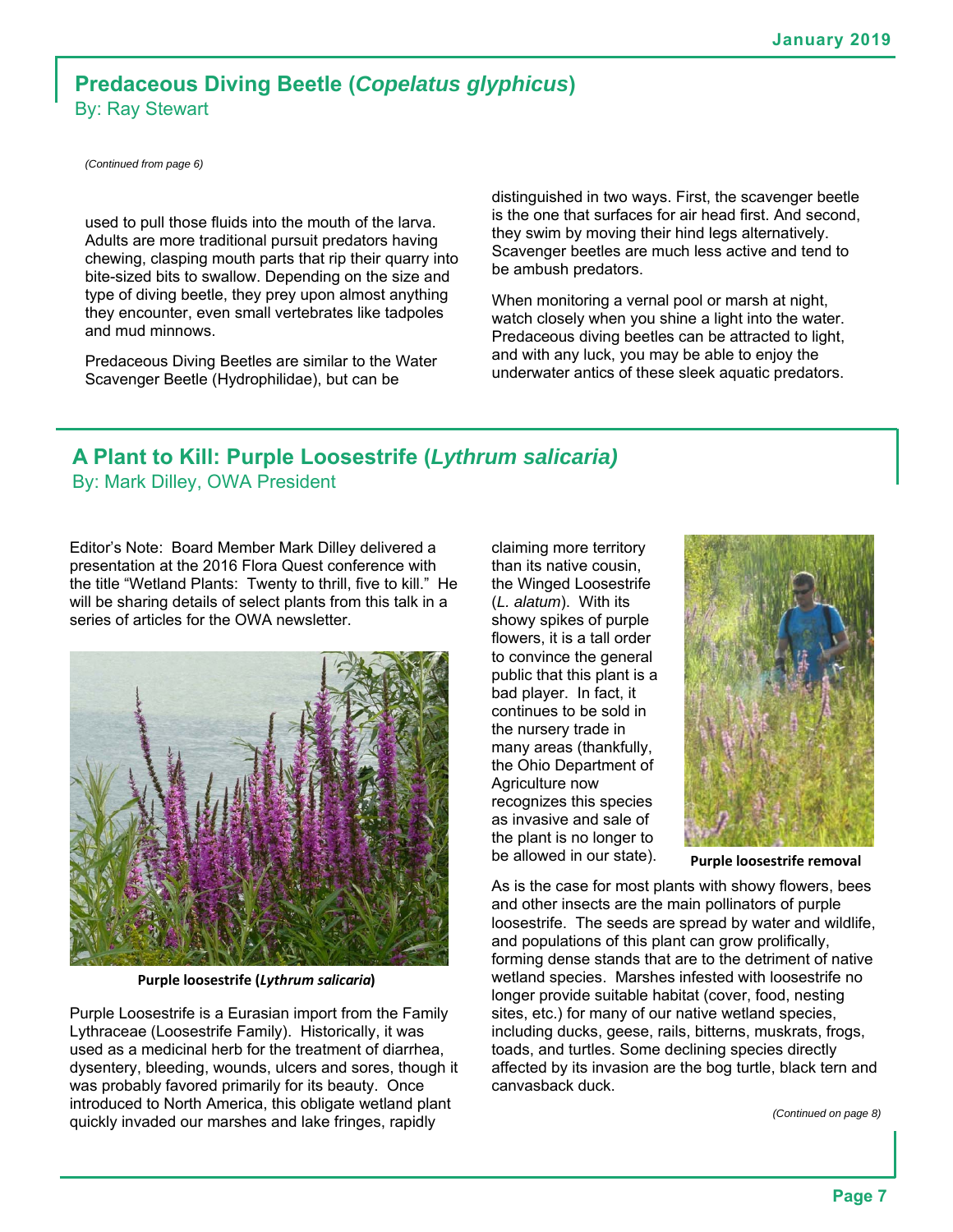#### **A Plant to Kill: Purple Loosestrife (***Lythrum salicaria)*  By: Mark Dilley, OWA President

*(Continued from page 7)* 

Once it is established in natural ecosystems, control of this plant can be challenging. However, efforts are still warranted. Uprooting the plant by hand and ensuring the removal of all vegetative parts can eliminate it when small patches are present. Other control techniques for large areas of infestation include water-level manipulation, mowing or cutting, burning, and herbicide application.

Wetland managers are also experimenting with biological control: Four host specific insect species approved by the U.S. Department of Agriculture Animal and Plant Health Inspection Service (USDA-APHIS) have been released. These species are *Hylobius transversovittatus*, a root-mining weevil, *Galerucella calmariensis* and *Galerucella pusilla*, two leaf-eating beetles, and *Nanophyes marmoratus,* a flower-feeding weevil. While these efforts have shown some success, there is always an inherent risk to introducing one nonnative species for control of another. From this point forward, we must be much more mindful of how we move species, intentionally or unintentionally, around this beautiful planet – that is, if we want to keep it that way.

## **Phantom Midge**

By: Ray Stewart

The adult phantom midge, *Chaoborus* sp., is a delicate little fly that resembles a mosquito but lacks the piercing, sucking mouth part and does not bite. Its larvae are found in vernal pools and other water bodies, but to find them you must look very close. Sometimes called glass worms or ghost midge larvae, their bodies are quite transparent. What stands out are the eyes, two pairs of air bladders and sometimes the contents of their bowels if they have eaten recently.

These one-centimeterlong prowlers are ambush hunters. They float motionless, rising or descending in the water by adjusting their air bladders. Common species migrate daily from the detritus at the bottom of a pond or pool to the near surface waters at night. When an unwitting daphnia or mosquito larva comes swimming by,



**Transparent Phantom Midge** 

they will grasp it with their modified prehensile antenna and direct the morsel to their feeding mouthparts.

Phantom midge larvae absorb oxygen through surface contact with the water. They store oxygen in their air bladders to be used when they are low in the sediment of a pool where oxygen concentrations are

low. At night, when they drift to the surface, the more highly concentrated oxygen replenishes this system.

There can be an interesting cascade of predation with phantom midge larvae. They prefer to gulp a large mouthful meal, and the common water flea, a.k.a. *Daphnia* sp. is often that meal. When there is an abundance of phantom midge larvae, they can noticeably depress the population of Daphnia.

> The Daphnia prey upon even small creatures, notably, rotifers. So, when phantom midge larvae are plentiful, Daphnia are fewer and rotifers populations increase. And the reverse is also observed where phantom midge larvae are absent or few, the Daphnia population explodes and rotifers become scarce.

Adults emerge often in

large numbers synchronously in spring and summer. As their pupae rise to the surface, they can be preyed upon by fish. In vernal pools, without fish, they may fall victim to tadpole predation. Those that survive the emergence process live brief adult lives, breeding and laying eggs, beginning the cycle anew with the next generation of "phantoms."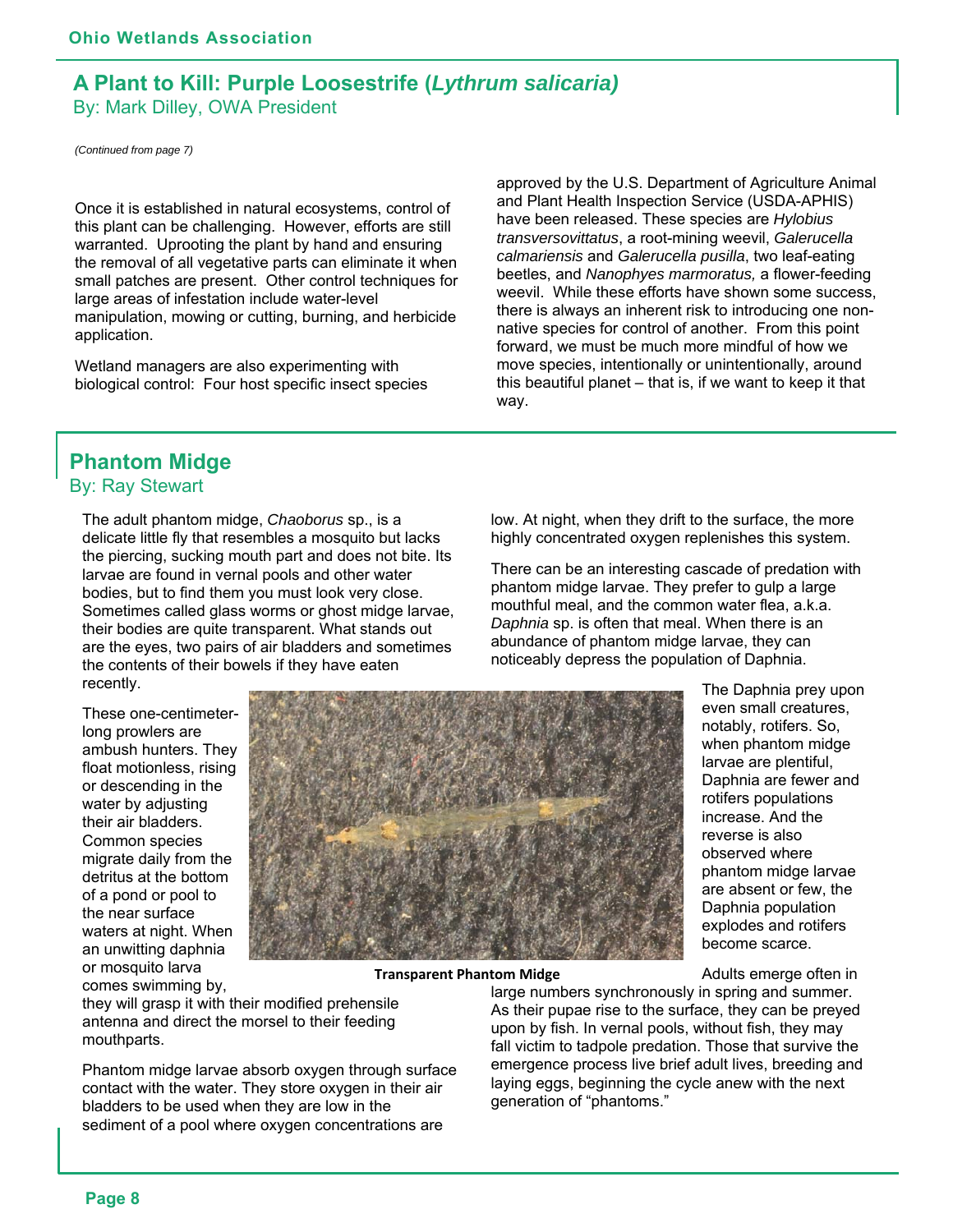#### **Amphibian Species and the Importance of Reference Condition Vernal Pools**  By: Mick Micacchion

In developing the Amphibian Index of Biotic Integrity (AmphIBI), I was involved in monitoring the amphibian communities of hundreds of Ohio's vernal pools. The primary goal of surveying vernal pools selected from across the state was to develop an assessment tool that would enable ecologists to rate the ecological condition of these important ecosystems based on the

composition of their amphibian community. To achieve this, we selected vernal pools that represented the entire range of human disturbance levels, from those that were the least impacted (reference condition) to those that were the most disturbed (poor condition) and every condition in between.

Amphibians proved to be excellent indicators, and the

AmphIBI does a reliable job of

defining the ecological conditions of vernal pools. The range of sites used demonstrated the differences that can occur in the assemblage of amphibian species a vernal pool can support. For instance, those vernal pools with little to no disturbance (reference condition), were predictably found to support healthy amphibian communities.

Vernal pool obligate species, those that almost always reproduce in vernal pools, require a large percentage of forested habitat in the first 200 to 1000 meters (656 to 3280 feet) surrounding the pool – a setting that typifies a reference condition vernal pool. Most adult salamanders and some of the frogs spend only a few days to a couple of weeks each year in vernal pools, mating and depositing eggs. The large terrestrial areas around the wetlands are essential to complete their life cycles and sustain their populations.

Most vernal pool salamanders spend the rest of their spring and summer in the areas surrounding the pools and then hibernate through the winter beneath the soil surface in abandoned rodent burrows or ones they have dug themselves. Living below the soil surface, generally at depths of 30cm (12 inches) or greater, allows them to occupy habitats where temperatures stay at or above  $50^\circ$  Fahrenheit.

Vernal pool frog species also spend their nonbreeding lifetimes in the adjacent habitats, but have



**Reference Condition Vernal Pool** 

evolved other strategies of getting through the winter. Some, like the wood frog, spring peeper, and chorus frogs are able to freeze and then thaw when spring returns. Others like northern leopard frogs and pickerel frogs bury themselves in the vernal pool substrates and slow down their metabolism drastically, remaining inactive and reducing their oxygen requirements

until warmer temperatures return.

In Ohio, our vernal pool obligate amphibians include:

- 1. Wood Frog, *Lithobates sylvaticus*
- 2. Northern Leopard Frog, *L. pipiens*
- 3. Pickerel Frog, *L. palustris* (if there is a groundwater source)
- 4. Gray Treefrog, *Hyla versicolor*
- 5. Cope's Gray Treefrog, *H. chrysoscelis*
- 6. Spring Peeper, *Pseudacris crucifer*
- 7. Western Chorus Frog, *P. triseriata*
- 8. Mountain Chorus Frog, *P. brachyphona*
- 9. Spotted Salamander, *Ambystoma maculatum*
- 10. Small-mouthed Salamander, *A. texanum*
- 11. Jefferson Salamander. *A. jeffersonianum*
- 12. Eastern Tiger Salamander, *A. tigrinum*
- 13. Blue Spotted Salamander, *A. laterale*
- 14. Marbled Salamander, *A. opacum*
- 15. Four-toed Salamander, *Hemidactlyium scutatu*
- 16. Red-spotted newt, *Notophthalmus viridescens viridescens*

*(Continued on page 10)*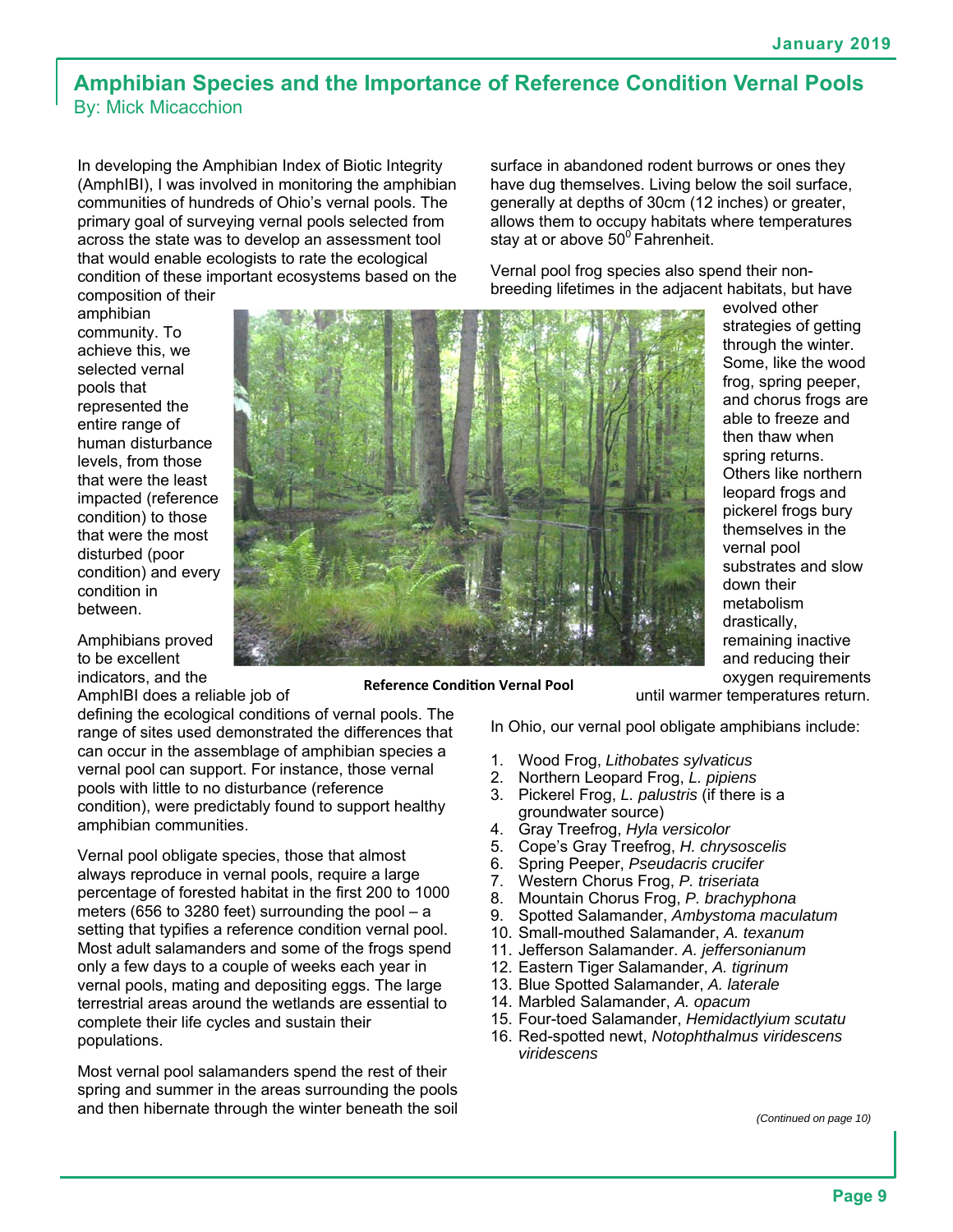#### **Amphibian Species and the Importance of Reference Condition Vernal Pools**  By: Mick Micacchion

*(Continued from page 9)* 

In contrast to reference condition, a disturbed vernal pool might have areas that are not dominated by trees or shrubs, and therefore have open canopy areas where full sunlight can shine on parts of the vernal pool. Additionally, the surrounding habitats, while still dominated by trees or shrubs, may be greatly reduced in width or have gaps where there is no canopy cover and the sun warms and dries the soil. Along with some of the above vernal pool obligate species, disturbed vernal pools will likely have in them: Eastern American Toads, *Anaxyrus americanus*; Fowler

Toads, *A. fowleri*; Green Frogs*, Lithobates clamitans*; and American Bullfrogs, *L. catesbeianus*. None of these are species are vernal pool obligates that naturally and almost exclusively bred in vernal pools. They are only found where vernal pools and the landscape surrounding them have experienced moderate to large levels of anthropogenic disturbances. Our remaining reference condition vernal pools must be treasured and protected if these special ecosystems and their obligate amphibian populations are to be sustained for the enjoyment of future generations.

#### **A Clarion Call for Clean Water**  By: Mark Dilley, OWA President

As many of you are likely aware, on Dec 11, 2018, the USEPA and Department of the Army proposed a new and revised definition of the "Waters of the United States" that highlights federal authority under the Clean Water Act. The U.S government enacted the CWA in 1972 to protect and regulate surface waters of the U.S. The Clean Water Rule (2015) broadened the range to include wetlands and streams that have a significant connection to navigable waters, a change that many saw as federal overreach. To its credit, however, this Rule recognizes that pollution upstream eventually travels downstream (NPR,2018).

Recently, in order to boost the economy and land development, the Trump administration provided a revised definition to federally protected waters. The new definition will align with the Executive Order, "Restoring the Rule of Law, Federalism, and Economic Growth by Reviewing the 'Waters of the United States' Rule," replacing the 2015 WOTUS (Clean Water) Rule and pre-2015 clean water regulations. The OWA sees this pending change as a significant setback for wetland protections, since it narrows the federal

WOTUS definition to include only wetlands that "are adjacent to a major body of water, or ones that are connected to a major waterway by surface water." This would effectively erase federal protection for wetlands associated with ephemeral or intermittent waterways and the waterways themselves.

Although the definition has needed improvement and clarity, the OWA believes this proposed rule change moves us in the wrong direction, particularly when water quality issues seem to be worsening (with Hazardous Algal Blooms becoming a regular occurrence in many inland lakes and red tides and dead zones increasing in frequency and severity in coastal areas). In addition, it is hard to imagine that, as a nation, we'll be able to meet our goal of no net loss of wetlands when these protections are no longer in place. It is equally difficult to imagine that water quality can be maintained, and even less so, improved, when a significant portion of the drainages within a watershed (our headwaters) are no longer protected.

*(Continued on page 11)*

### **You Shop. Amazon Gives**



AmazonSmile is a website operated by Amazon that lets customers enjoy the same wide selection of products, low prices, and convenient shopping features as on Amazon.com. The difference is that when customers shop on AmazonSmile (www.smile.amazon.com), the AmazonSmile Foundation will donate 0.5% of the price of eligible purchases to the charitable organizations selected by customers. Link your Amazon account to the Ohio Wetlands Association today! Just go to www.smile.amazon.com.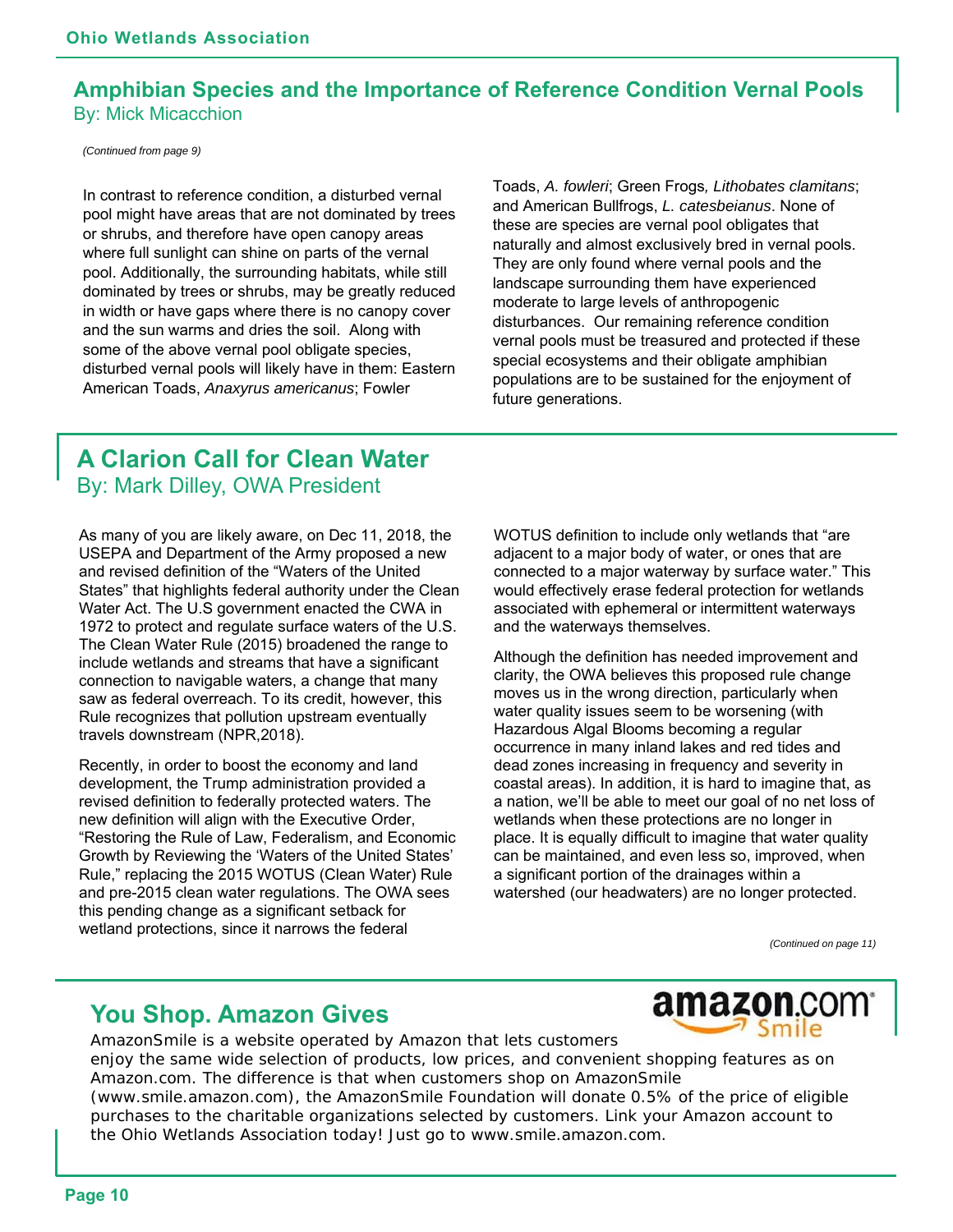*(Continued from page 10)* 

For this reason, **we ask all of our members join the OWA leadership and take advantage of the public comment period to voice your concerns and make recommendations for improving the new rule**.

The agencies will take comment on the proposal for 60 days after publication in the Federal Register (no date for this has yet been announced). Please speak up for clean water and healthy wetlands, streams, rivers and watersheds! Future generations are relying on us to take a stand.

You can find the publication here: http://www.regulations.gov in Docket No. EPA-HQ-OW-2018-0149 The agencies will hold an informational webcast on January 10, 2019 and will host a public listening session on the proposed rule in Kansas City, KS, is scheduled for January 23, 2019. Additional information on both engagements is available at https://www.epa.gov/wotus-rule. For additional information, including the full EPA public comment policy, please visit https://www.epa.gov/dockets/commenting-epa-dockets.

#### **Autumnal Pools**  By: Ray Stewart

Over the years, the Ohio Wetlands Association has raised awareness of vernal pools, produced a book, held workshops, and developed a total education package. It seems that we couldn't do more for these vernal "spring" pools. So why not move on to autumnal "fall" pools? If you have been out to your favorite wet woods this fall, you have likely seen standing water. If you have looked beneath the surface, tadpoles and the whole suite of macroinvertebrates are busy as ever.

So what makes these autumnal pools any different than vernal pools? Frankly, they are in the same places, with the same ecology and rich biodiversity. Other than time of year, the biggest difference is that most amphibians are not breeding, frogs are not calling and the rain of oak and maple pollen has not yet begun.

> You can add months to your vernal pool exploration by adding a season or two. If you wait until the actual, astronomical spring you are getting a late start. To see what other vernal pool explorers are finding check out Ohio Vernal Pool Network Facebook group, www.facebook.com/groups/ OhioVPN/. You will find pictures, videos, interesting discussions and a chance to open your eyes to the Hidden Wonders beneath the surface.

When you explore, we implore you also take photographs to post on the Ohio Vernal Pool project in iNaturalist; https:// www.inaturalist.org/projects/ohio-vernalpool-network! Your discoveries may inspire many others to "fall" in love with vernal pools!



**Ray and his Ice Net**